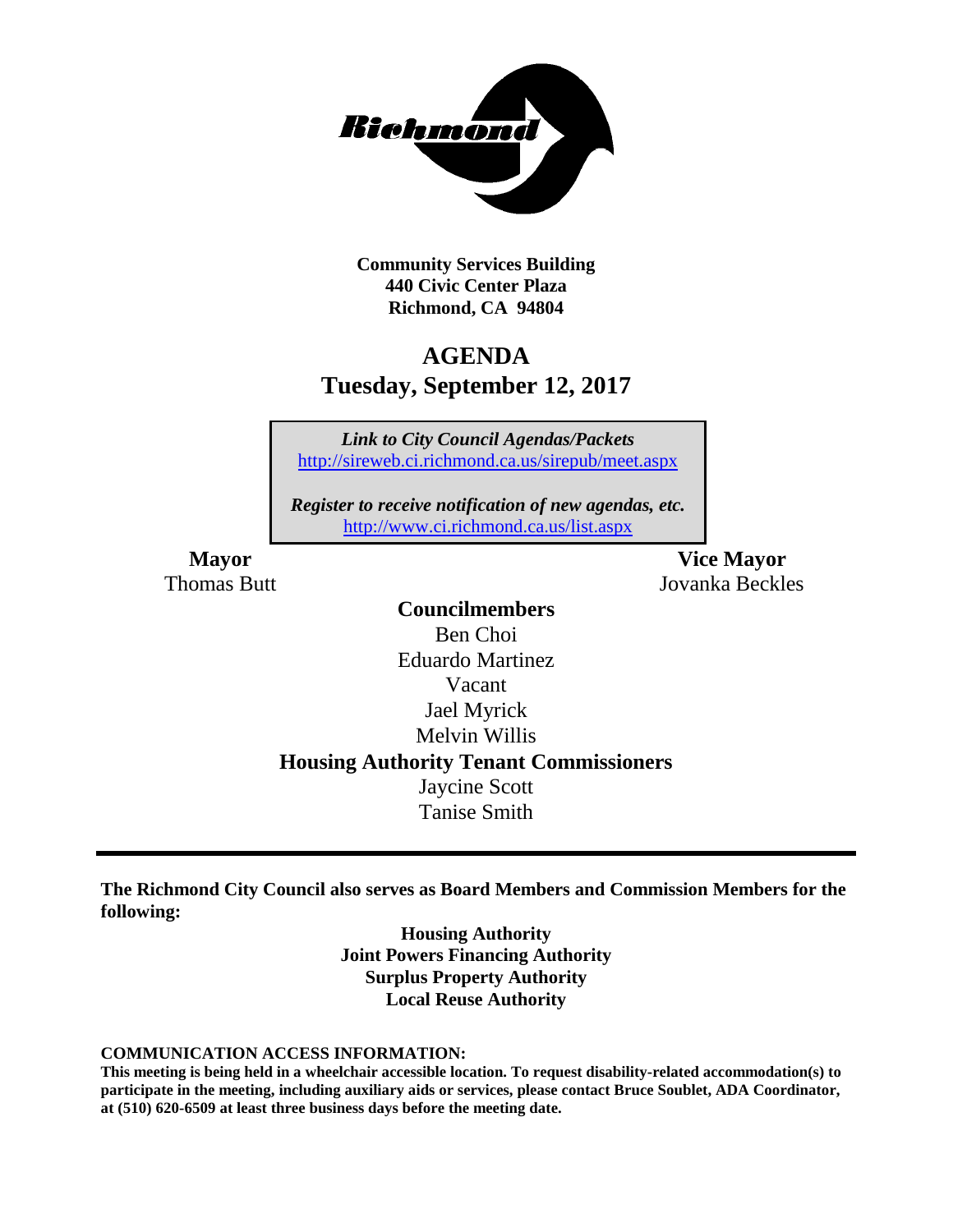# **MEETING PROCEDURES**

The City of Richmond encourages community participation at its City Council meetings and has established procedures that are intended to accommodate public input in a timely and time-sensitive way. As a courtesy to all members of the public who wish to participate in City Council meetings, please observe the following procedures:

**PUBLIC COMMENT ON AGENDA ITEMS:** Anyone who desires to address the City Council on items appearing on the agenda must complete and file a pink speaker's card with the City Clerk **prior** to the City Council's consideration of the item. Once the City Clerk has announced the item, no person shall be permitted to speak on the item other than those persons who have submitted their names to the City Clerk. Your name will be called when the item is announced for discussion. **Each speaker will be allowed up to TWO (2) MINUTES to address the City Council on NON-PUBLIC HEARING items listed on the agenda. Speakers are allowed up to THREE (3) minutes on PUBLIC HEARING items.**

**OPEN FORUM FOR PUBLIC COMMENT:** Individuals who would like to address the City Council on matters not listed on the agenda or on items remaining on the consent calendar may do so under Open Forum. All speakers must complete and file a pink speaker's card with the City Clerk **prior** to the commencement of Open Forum. The amount of time allotted to individual speakers shall be determined based on the number of persons requesting to speak during this item. **The time allocation for each speaker will be as follows:** 15 or fewer speakers, a maximum of 2 minutes; 16 to 24 speakers, a maximum of 1 and one-half minutes; and 25 or more speakers, a maximum of 1 minute.

### **SPEAKERS ARE REQUESTED TO OCCUPY THE RESERVED SEATS IN THE FRONT ROW BEHIND THE SPEAKER'S PODIUM AS THEIR NAME IS ANNOUNCED BY THE CITY CLERK.**

**CONSENT CALENDAR:** Consent Calendar items are considered routine and will be enacted, approved or adopted by one motion unless a request for removal for discussion or explanation is received from the audience or the City Council. A member of the audience requesting to remove an item from the Consent Calendar must first complete a speaker's card and discuss the item with a City staff person who has knowledge of the subject material, prior to filing the card with the City Clerk and **prior** to the City Council's consideration of Agenda Review. An item removed from the Consent Calendar may be placed anywhere on the agenda following the City Council's agenda review.

**CONDUCT AT MEETINGS:** Richmond City Council meetings are limited public forums during which the City strives to provide an open, safe atmosphere and promote robust public debate. Members of the public, however, must comply with state law, as well as the City's laws and procedures and may not actually disrupt the orderly conduct of these meetings. The public, for example, may not shout or use amplifying devices, must submit comment cards and speak during their allotted time, may not create a physical disturbance, may not speak on matters unrelated to issues within the jurisdiction of the City Council or the agenda item at hand, and may not cause immediate threats to public safety.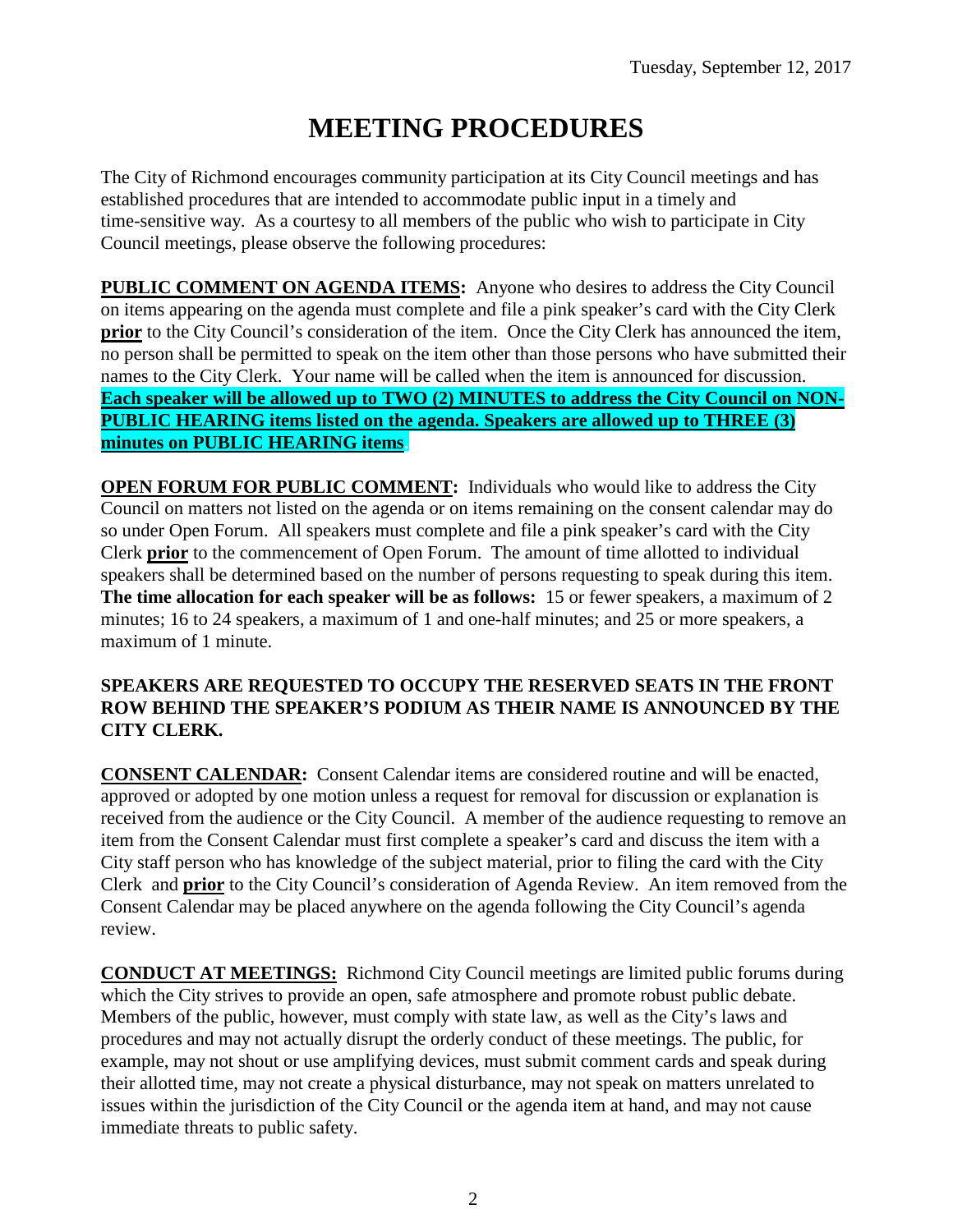**CITY HARASSMENT POLICY:** The City invites public comment and critique about its operations, including comment about the performance of its public officials and employees, at the public meetings of the City Council and boards and commissions. However, discriminatory or harassing comments about or in the presence of City employees, even comments by third parties, may create a hostile work environment, if severe or pervasive. The City prohibits harassment against an applicant, employee, or contractor on the basis of race, religious creed, color, national origin, ancestry, physical disability, medical condition, mental disability, marital status, sex (including pregnancy, childbirth, and related medical conditions), sexual orientation, gender identity, age or veteran status, or any other characteristic protected by federal, state or local law. In order to acknowledge the public's right to comment on City operations at public meetings, which could include comments that violate the City's harassment policy if such comments do not cause an actual disruption under the Council Rules and Procedures, while taking reasonable steps to protect City employees from discrimination and harassment, City Boards and Commissions shall adhere to the following procedures. If any person makes a harassing remark at a public meeting that violates the above City policy prohibiting harassment, the presiding officer of the meeting may, at the conclusion of the speaker's remarks and allotted time: (a) remind the public that the City's Policy Regarding Harassment of its Employees is contained in the written posted agenda; and (b) state that comments in violation of City policy are not condoned by the City and will play no role in City decisions. If any person makes a harassing remark at a public meeting that violates the above City policy, any City employee in the room who is offended by remarks violating the City's policy is excused from attendance at the meeting. No City employee is compelled to remain in attendance where it appears likely that speakers will make further harassing comments. If an employee leaves a City meeting for this reason, the presiding officer may send a designee to notify any offended employee who has left the meeting when those comments are likely concluded so that the employee may return to the meeting. The presiding officer may remind an employee or any council or board or commission member that he or she may leave the meeting if a remark violating the City's harassment policy is made. These procedures supplement the Council Rules and Procedures relating to disruption of orderly conduct at Council meetings.

Any law enforcement officer on duty or whose service is commanded by the presiding officer shall be Sergeant-at-Arms of the Council meetings. He/she, or they, shall carry out all orders and instructions given by the presiding officer for the purpose of maintaining order and decorum at the Council meetings (City Council Rules of Procedure and Order Section III F, RMC Section 2.12.030).

**\*\*\*\*\*\*\*\*\*\*\*\*\*\*\*\*\*\*\*\*\*\*\*\*\*\*\*\*\*\*\*\*\*\*\*\*\*\*\*\*\*\*\*\*\*\*\*\*\*\*\*\*\*\*\*\*\*\***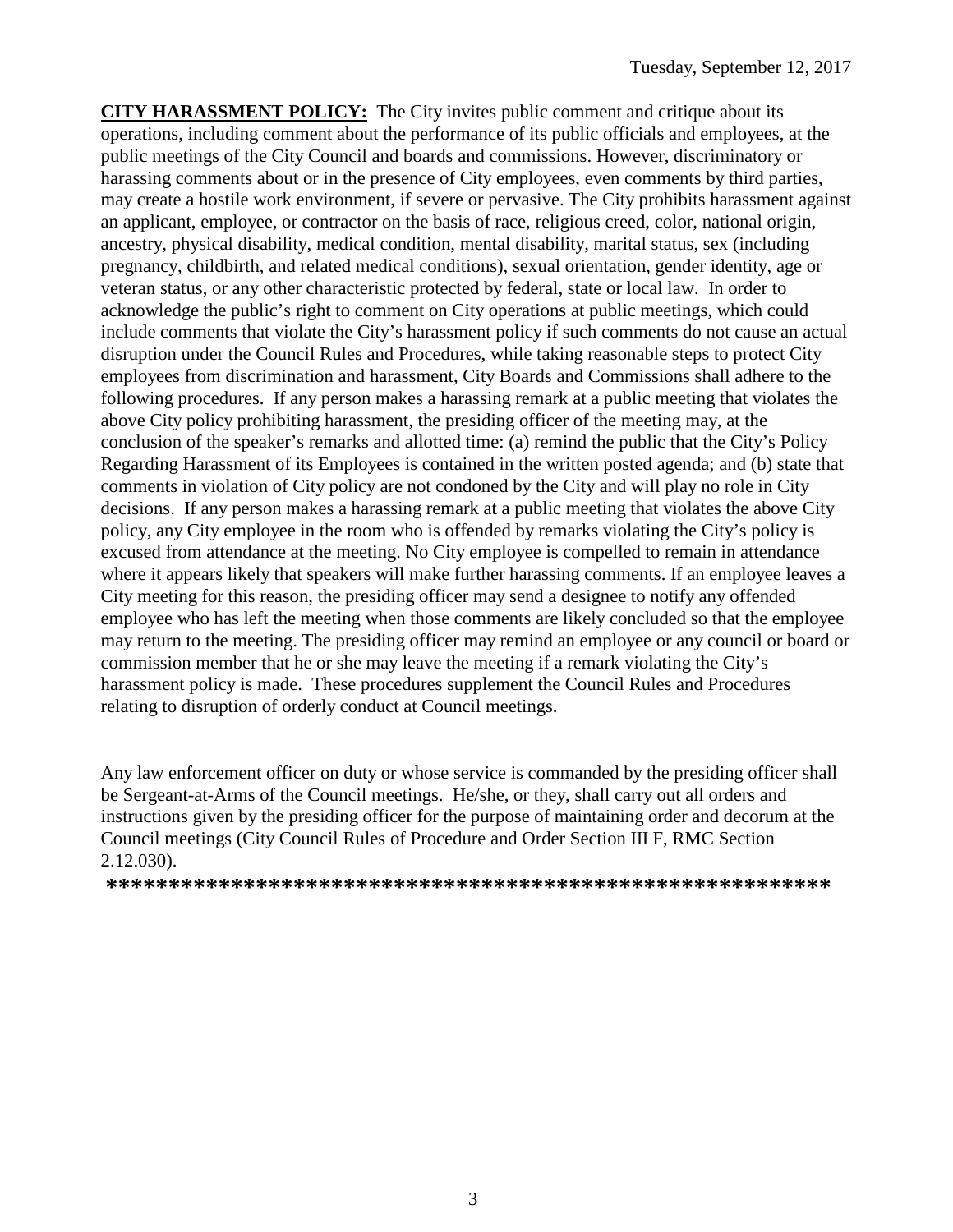## **OPEN SESSION TO HEAR PUBLIC COMMENT BEFORE CLOSED SESSION**

5:00 p.m.

### **A. ROLL CALL**

### **B. PUBLIC COMMENT BEFORE CLOSED SESSION**

### **C. ADJOURN TO CLOSED SESSION**

### **CLOSED SESSION**

Shimada Room of the Community Services Building

#### **CITY COUNCIL**

CONFERENCE WITH LEGAL COUNSEL - EXISTING LITIGATION (Subdivision [a] of Government Code Section 54956.9):

City of Richmond vs Trump et al

CONFERENCE WITH REAL PROPERTY NEGOTIATOR (Government Code Section 54956.8):

Property: General Warehouse—Port of Richmond Agency negotiators: Bill Lindsay and Jim Matzorkis Negotiating parties: (i) Orton Development; and (ii) Richmond Grown LLC Under negotiation: Price and terms of payment

Property: (former) Cafeteria Building—Port of Richmond Agency negotiators: Bill Lindsay and Jim Matzorkis Negotiating party; Golden Gate Meats/Up and Under Pub & Grill Under negotiation: Price and terms of payment

Property: Richmond Main Post Office Negotiators: Bill Lindsay Negotiating party: US Postal Service Under negotiation: Price and terms of payment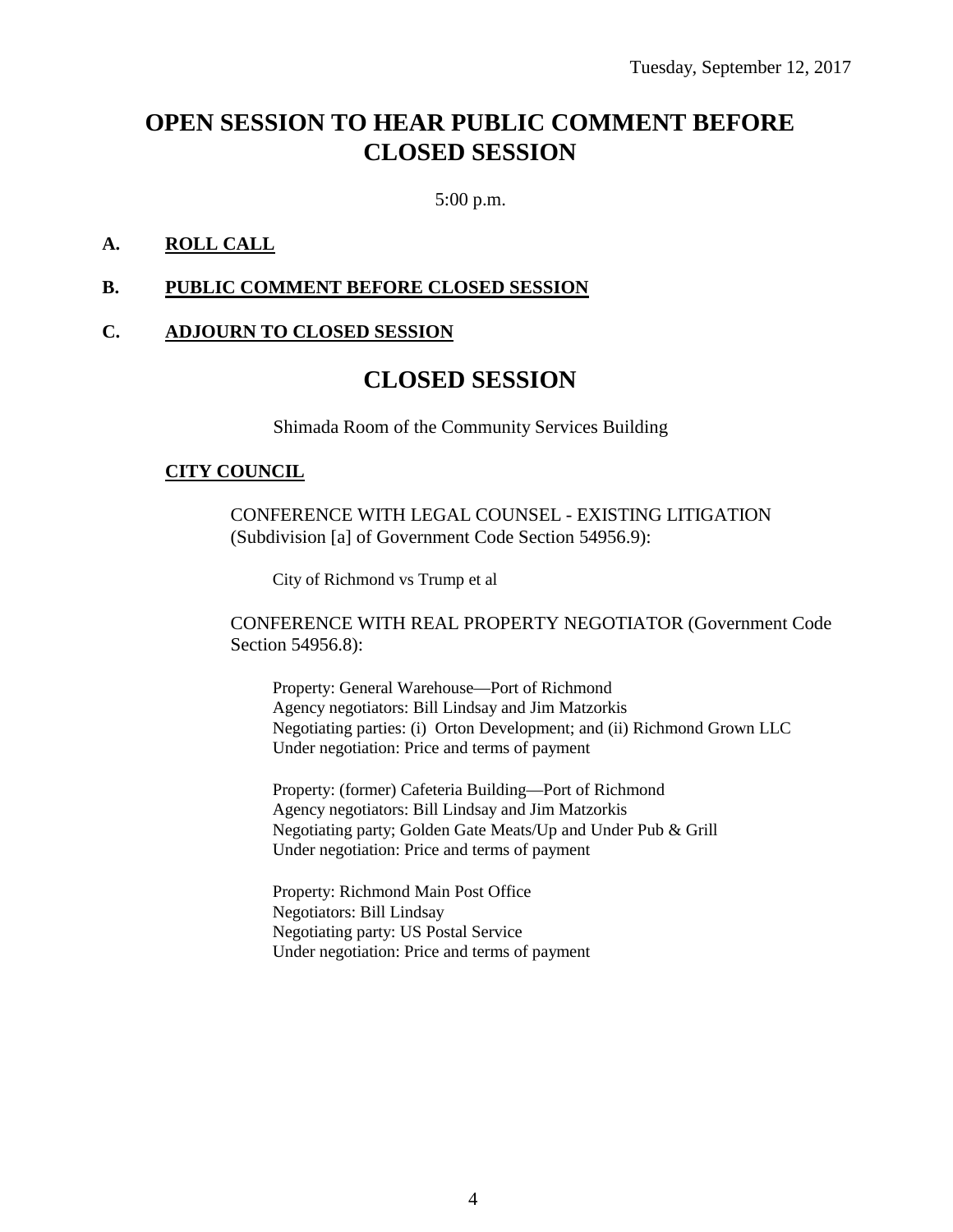### **REGULAR MEETING OF THE RICHMOND CITY COUNCIL**

6:30 p.m.

### **A. PLEDGE TO THE FLAG**

- **B. ROLL CALL**
- **C. STATEMENT OF CONFLICT OF INTEREST**
- **D. AGENDA REVIEW**

### **E. PRESENTATIONS, PROCLAMATIONS, AND COMMENDATIONS**

**E-1.** PROCLAMATION recognizing September 9-17, 2017, as "National Drive Electric Week" in the City of Richmond - Office of the Mayor (Mayor Tom Butt 620-6503).

### **F. REPORT FROM THE CITY ATTORNEY OF FINAL DECISIONS MADE DURING CLOSED SESSION**

### **G. REPORT FROM THE CITY MANAGER**

### **H. OPEN FORUM FOR PUBLIC COMMENT**

### **I. CITY COUNCIL CONSENT CALENDAR**

- **I-1.** RECEIVE the City's Investment and Cash Balance Report for the months of June and July 2017 - Finance Department (Belinda Warner/Stacie Plummer 620- 6930).
- **I-2.** APPROVE the minutes of the June 20 and 27 and July 11, 18, and 25, 2017, regular meetings of the Richmond City Council - City Clerk's Office (Pamela Christian 620-6513).
- **I-3.** APPROVE a professional services contract with Boudreau Associates, LLC in an amount not to exceed \$95,000, to support dredging of Berths 7 and 8 of the Point Potrero Marine Terminal and the Marina Bay Yacht Harbor Entrance Channel - Port Department (Jim Matzorkis 215-4600).
- **I-4.** APPROVE a Lease Agreement with Sause Bros., Inc., for the Machine Shop at Terminal 3 - Port Department (Jim Matzorkis 215-4608).
- **I-5.** APPROVE a Lease Agreement with NRC Environmental Services Inc., for Basin 3 at Point Potrero Marine Terminal - Port Department (Jim Matzorkis 215-4608).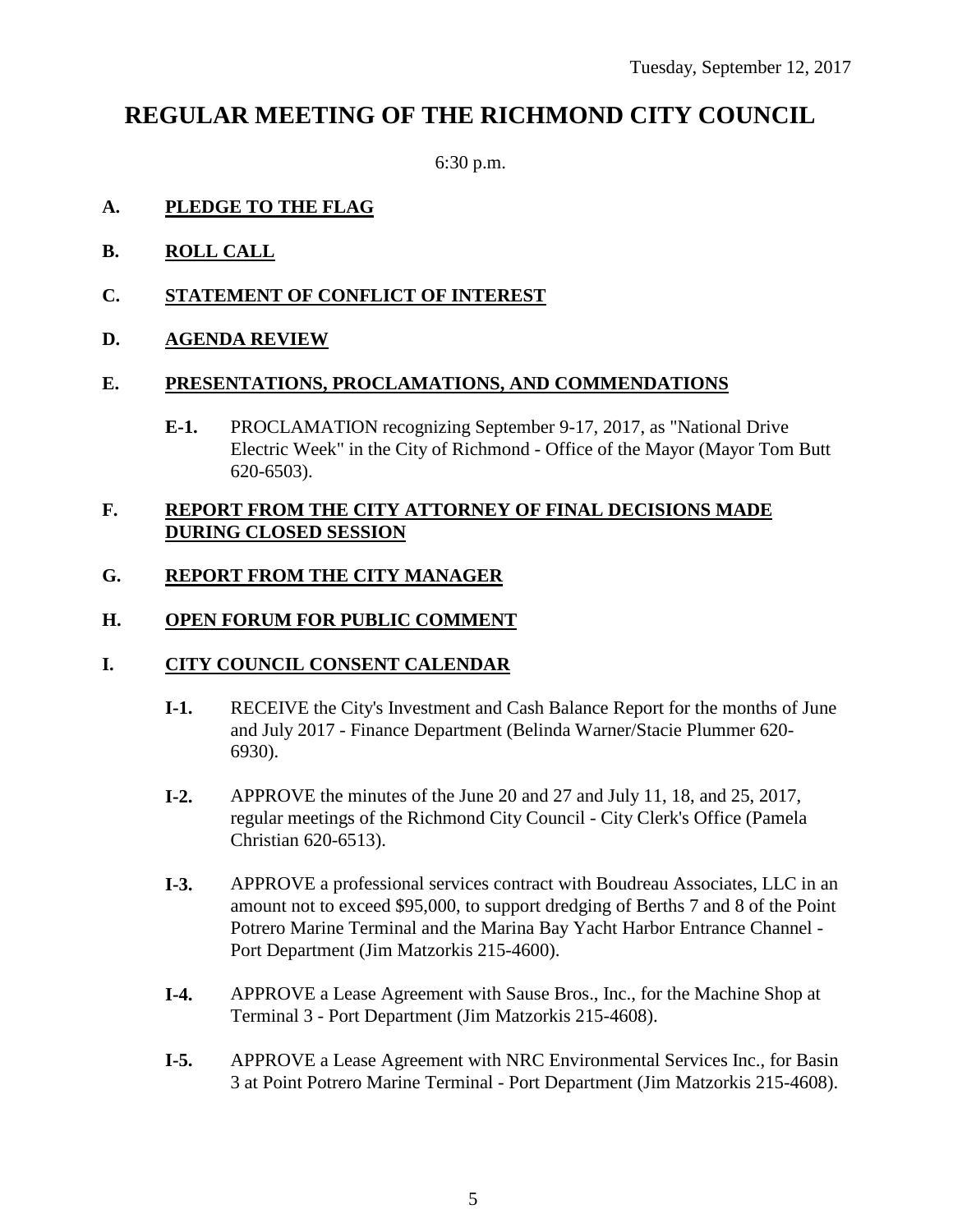- **I-6.** AUTHORIZE travel for Jim Matzorkis, Port Director and Lucy Zhou, Port Operations and Marketing Manager to Zhoushan, China to attend the Third Annual International Island Tourism Conference, to update the Mutual Agreement between Richmond and Zhoushan, and finalize a Memorandum of Understanding for student and teacher exchange with Richmond schools - Port Department (Jim Matzorkis 215-4608).
- **I-7.** APPROVE the purchase of one 2017 LeeBoy Model 8816B Paver, from Nixon Egli in an amount not to exceed \$330,000 - Department of Infrastructure Maintenance and Operations (Tim Higares 231-3008).
- **I-8.** APPROVE an amendment to the contract with the Laborers' Community Service and Training Foundation to provide an additional series of environmental workforce development training classes at the RichmondBUILD Academy. The contract term will be January 13, 2014, through June 30, 2018. The contract will be increased by \$30,000, to a total amount not to exceed \$155,000 - Employment and Training Department (Sal Vaca 307-8006).
- **I-9.** APPROVE an amendment to the Bay Area Resource Center contract to provide technical assistance and construction capacity-building courses in support of the Construction Resource Center and the RichmondBUILD program. The contract term will be August 1, 2015, through June 30, 2019. The contract amount will be increased by \$42,000, for a total contract amount not to exceed \$199,000 - Employment and Training Department (Sal Vaca 307-8006).
- **I-10.** APPROVE a second amendment to the contract with Oakland Private Industry Council to provide additional services as the Contracting & Vendor Pay Agent for Individual Training Accounts and On-the-Job Training activities for the Workforce Innovation and Opportunity Act (WIOA) program. The contract term will be July 26, 2016, through September 30, 2018. The contract amount will be increased by \$140,958, for a total contract amount not to exceed \$392,309.52 - Employment and Training Department (Sal Vaca / Rosemary Viramontes 307- 8008).
- **I-11.** ADOPT a resolution setting a public hearing on October 17, 2017, regarding the City's intent to grant to Phillips 66 Co. a 10-year franchise agreement to use, or lay and use, oil pipes and appurtenances, for the purpose of transmitting and distributing oil and oil products within the City's rights-of-way for a period of 10 years - Engineering and Capital Improvement Projects (Yader Bermudez 774- 6300).
- **I-12.** ADOPT a resolution setting a public hearing on October 17, 2017, regarding the City's intent to grant to Chevron U.S.A. a 10-year franchise agreement to use, or lay and use oil pipes and appurtenances, for the purpose of transmitting and distributing oil and oil products within the City's rights-of-way for a period of 10 years - Engineering and Capital Improvement Projects (Yader Bermudez 799-6300).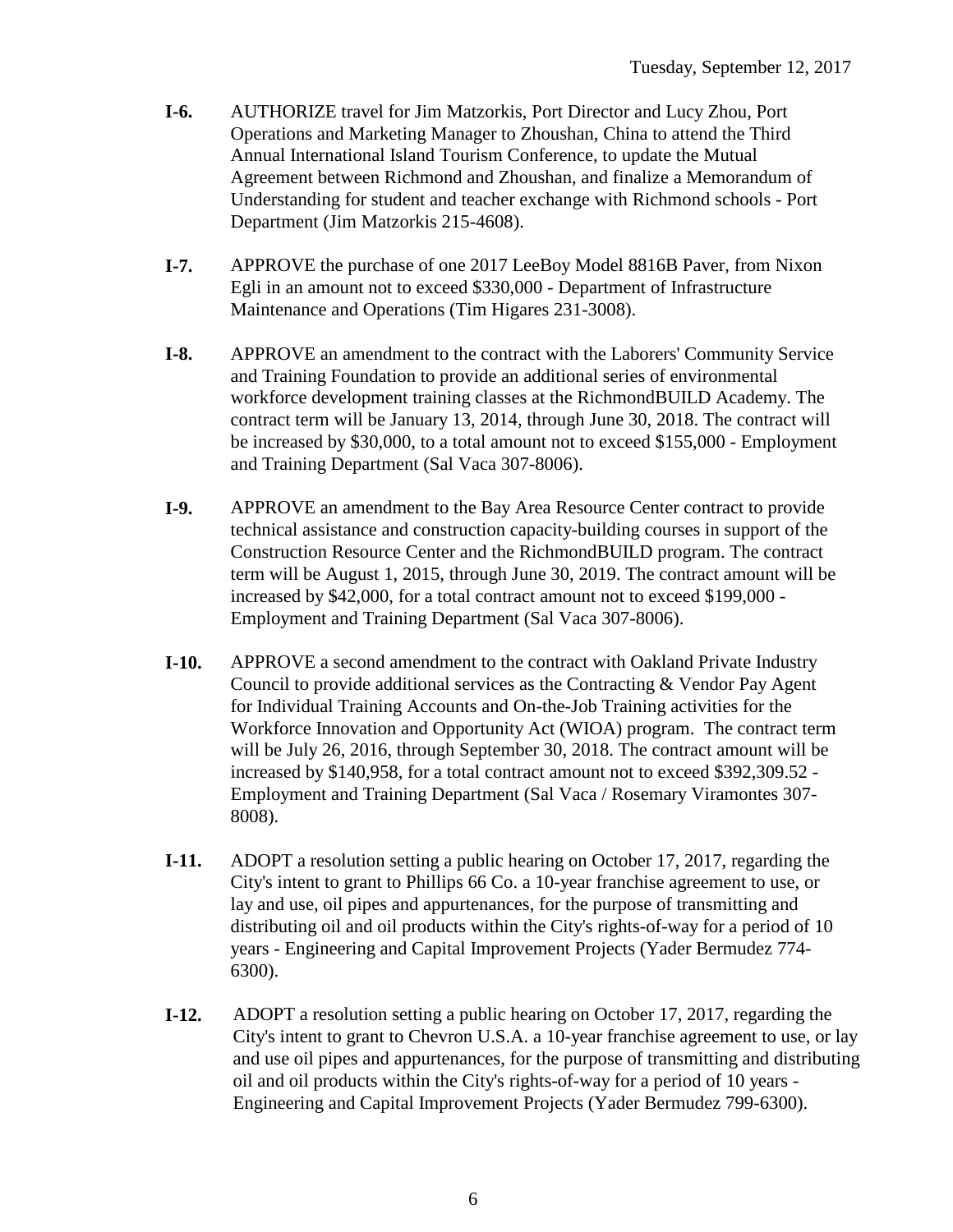- **I-13.** APPROVE the execution of a construction contract with Ghilotti Bros., Inc., for construction of the Rifle Range Retaining Wall Project in an amount not to exceed \$1,217,808.35, including a 10 percent contingency - Engineering and Capital Improvement Projects (Yader Bermudez 620-5478/Tawfic Halaby 621-1612).
- **I-14.** ADOPT a resolution renewing and continuing the local emergency on Rifle Range Road due to landslide damage, which was first adopted by the City Council on March 7, 2017 - Engineering and Capital Improvement Projects (Yader Bermudez 620-5478/Tawfic Halaby 621-1612).
- **I-15.** ADOPT a resolution renewing and continuing the local emergency on Via Verdi due to landslide damage, which was first adopted by the City Council on February 28, 2017 - Engineering and Capital Improvement Projects (Yader Bermudez 620-5478/Tawfic Halaby 621-1612).
- **I-16.** ADOPT a resolution of local support as required by the Metropolitan Transportation Commission to program \$7,700,000 in State Transportation Improvement Program (STIP) funds for improvements to reduce congestion on Central Avenue near I-80; and if awarded, ACCEPT and APPROPRIATE the funds - Engineering and Capital Improvement Projects (Yader Bermudez 620- 5478/Tawfic Halaby 621-1612).
- **I-17.** ADOPT a resolution of local support as required by the Metropolitan Transportation Commission to program \$2,205,000 in Local Streets and Road Preservation (LSRP) federal funds for street roadway improvements; and if awarded, ACCEPT and APPROPRIATE the funds - Engineering and Capital Improvement Projects (Yader Bermudez 620-5478/Tawfic Halaby 621-1612).
- **I-18.** ADOPT a resolution of local support as required by the Metropolitan Transportation Commission to program \$320,000 in Safe Routes to School (SRTS) federal funds for pedestrian safety improvements at Lincoln Elementary School; and if awarded, ACCEPT and APPROPRIATE the funds - Engineering and Capital Improvement Projects (Yader Bermudez 620-5478/Tawfic Halaby 621-1612).
- **I-19.** APPROVE a three-year contract, with the option of two, one-year renewal options, with O.C. Jones  $\&$  Sons, Inc. for the rental of street paving equipment as needed, to supplement city crews on larger paving projects, in an amount not to exceed \$100,000 per fiscal year - Engineering and Capital Improvement Projects (Yader Bermudez 774-6300).
- **I-20.** ADOPT a resolution of intention to set a public hearing for October 3, 2017, for the proposed vacation of a storm drain easement owned by City of Richmond recorded within the property addresses of 3000-3050 Hilltop Mall Road - Engineering and Capital Improvement Projects (Yader Bermudez 620- 5478/Steven Tam 307-8112).